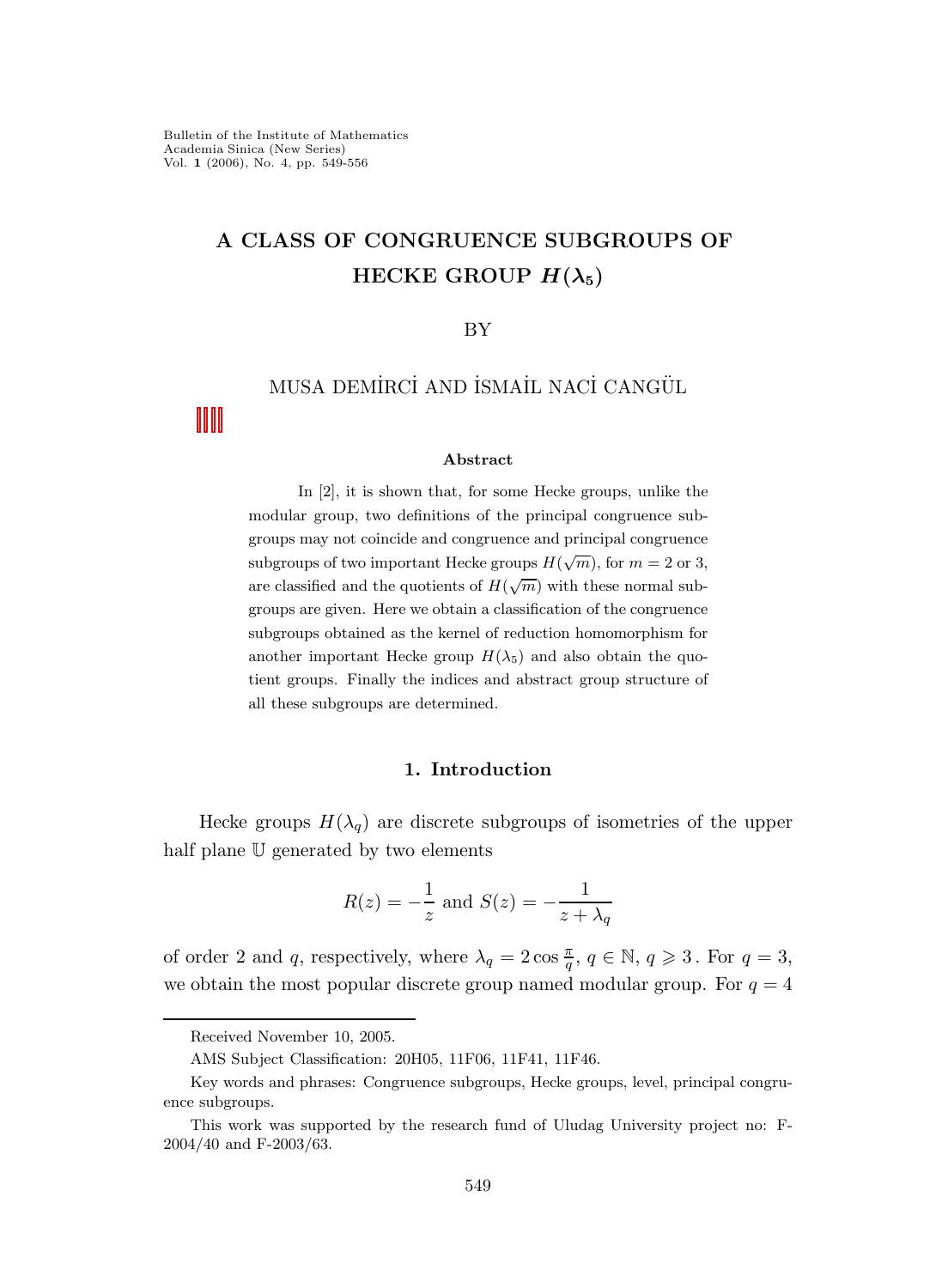or 6, we obtain two Hecke groups  $H(\sqrt{2})$  and  $H(\sqrt{3})$ . These two groups appear in the study of Dirichlet series, modular forms, Kloosterman sums etc., and their normal subgroups of small index are given in [2].

 $H(\lambda_5)$  is the fourth important Hecke group. Its elements are classified in a different way than the above Hecke groups by means of the continued fractions. Its subgroups are also studied and classified in [2] and [6]. Because  $\lambda_5$  is also known as the golden ratio, this group appear in the related fields where this number plays an important role.

In this work, we classify the congruence and principal congruence subgroups of  $H(\lambda_5)$ . The principal congruence subgroups of level p of  $H(\lambda_5)$  are defined in [2], as

$$
\Gamma_p(\lambda_5) = \{T \in H(\lambda_5) : T \equiv \pm I \pmod{p}\}
$$

$$
= \left\{ \begin{pmatrix} a & b\lambda_5 \\ c\lambda_5 & d \end{pmatrix} : a \equiv d \equiv \pm 1, b \equiv c \equiv 0 \pmod{p}, ad - 5bc = 1 \right\}
$$

for prime p. (There are many algebraic problems in defining these subgroups for any non-prime level  $n \in \mathbb{N}$ .)  $\Gamma_p(\lambda_5)$  is always normal in  $H(\lambda_5)$ .

Congruence subgroups are possibly the most interesting ones amongst the infinitely many normal subgroups of  $H(\lambda_5)$ .

For  $q = 5$ , we have  $\lambda = \lambda_5 = \frac{1+\sqrt{5}}{2}$  $\frac{-V5}{2}$ , the golden ratio, as a root of the minimal polynomial  $x^2 - x - 1 = 0$ . Because of  $\lambda^2 = \lambda + 1$ , every element of  $\mathbb{Q}(\lambda)$  is linear in  $\lambda$ , i.e. has the form  $a\lambda + b$ ,  $a, b \in \mathbb{Q}$ . Therefore all entries of the matrices of  $H(\lambda_5)$  will have a form  $a\lambda + b, a, b \in \mathbb{Z}$ .

We know that  $H(\lambda_5)$  is generated by the elements corresponding, in usual way, to the matrices

$$
R = \begin{pmatrix} 0 & -1 \\ 1 & 0 \end{pmatrix}, \quad S = \begin{pmatrix} 0 & -1 \\ 1 & \lambda_5 \end{pmatrix},
$$

satisfying the relations

$$
R^2 = S^5 = I.
$$

Let us now reduce all elements of  $H(\lambda_5) \mod p$ , for a prime p. In this way we obtain a homomorphism of  $H(\lambda_5)$  to  $H(\lambda_5)/K_{p,u}(\lambda_5)$ , where  $K_{p,u}(\lambda_5)$ denotes the kernel of this homomorphism mod  $p$ , and  $u$  is a root of the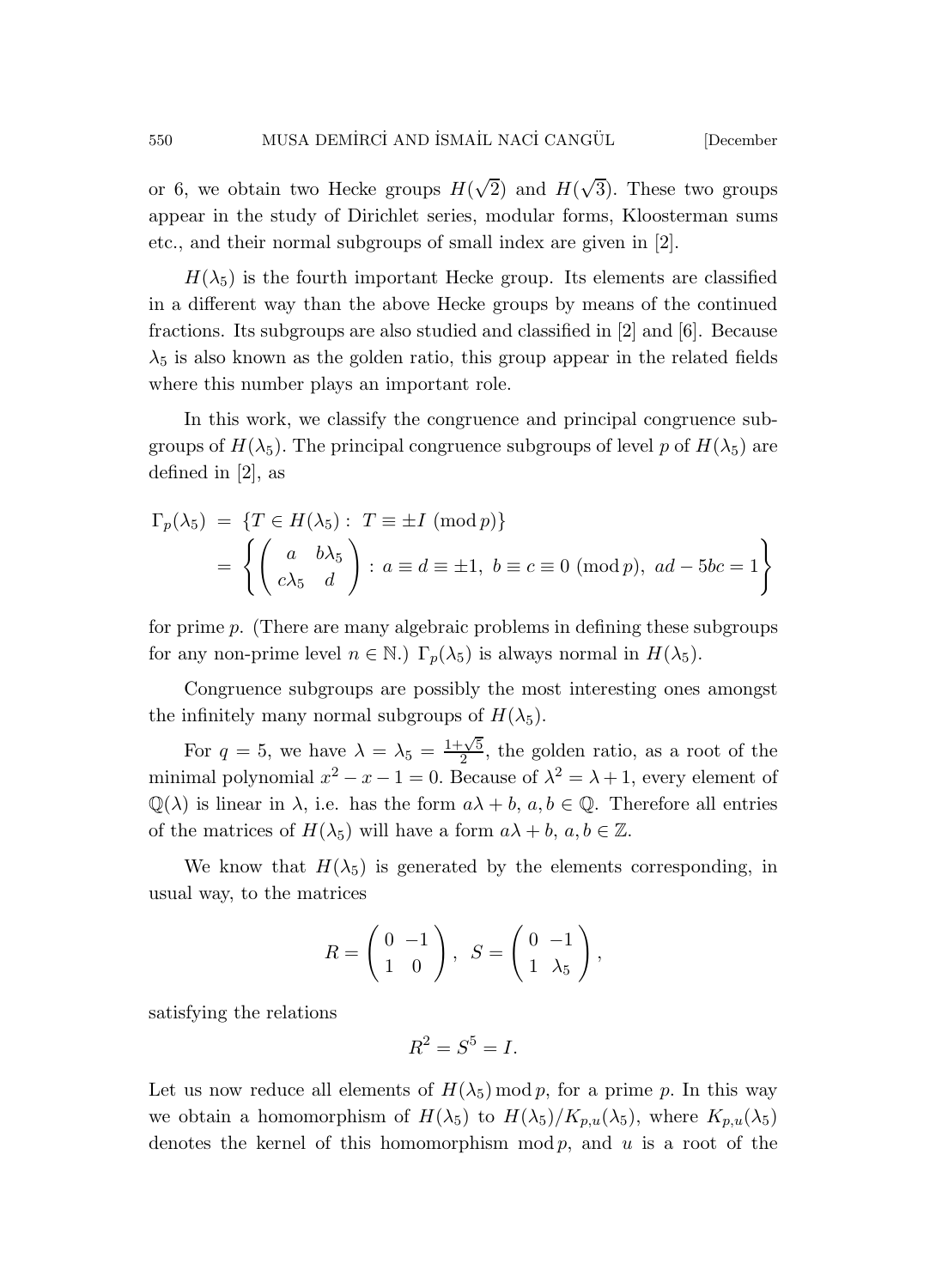minimal polynomial of  $\lambda_5 \mod p$ . Under this homomorphism R, S and T are mapped to  $r_p$ ,  $s_p$  and  $t_p$ . Then  $H(\lambda_5)/K_{p,u}(\lambda_5)$  is a homomorphic image of

$$
\langle r_p, s_p : r_p^2 = s_p^5 = t_p^p = I, t_p = r_p s_p \rangle.
$$

Let us discuss the possibilities. First we have three exceptional cases:

Case 1.  $p = 2$ . In this case the polynomial equation  $x^2 - x - 1 = 0$  has no solution in  $GF(2) = \mathbb{Z}_2 = \{0,1\}$ . Therefore we extend  $\mathbb{Z}_2$  by adding a root *u* of the quadratic equation  $x^2 + x + 1 = 0$ . Then  $\mathbb{Z}_2[u] = \{0, 1, u, 1+u\}$ . It is easy to see that in  $H(\lambda_5)/K_{2,u}(\lambda_5)$  we have the relations

$$
r_2^2 = s_2^5 = t_2^2 = I,
$$

which implies that this quotient is isomorphic to the dihedral group  $D_5$ .

Case 2.  $p = 3$ . In that case  $r_3$ ,  $s_3$ ,  $t_3$  satisfy the relations

$$
r_3^2 = s_3^5 = t_3^2 = I,
$$

that is  $H(\lambda_5)/K_{3,u}(\lambda_5)$  is isomorphic to  $A_5$ .

Case 3.  $p = 5$ . Now  $\sqrt{5}$  can be thought of as equal to  $0 \in GF(5)$ . Therefore  $\lambda_5 \equiv \frac{1}{2} \equiv 3 \pmod{5}$ . As  $3 \in GF(5)$ , there is a homomorphism of  $H(\lambda_5)$  to  $PSL(2, 5)$ . Then we have the relations

$$
r_5^2 = s_5^5 = t_5^5 = I
$$

in  $H(\lambda_5)/K_{5,3}(\lambda_5)$ . Therefore  $H(\lambda_5)/K_{5,3}(\lambda_5)$  is isomorphic to a finite quotient of the infinite triangle group (2, 5, 5). Now

$$
r_5 t_5^2 \equiv \left(\begin{array}{cc} 0 & -1 \\ 1 & 1 \end{array}\right) \text{ (mod 5)}.
$$

Let  $u_5 = t_5^2$ . Since  $tr(r_5u_5) = 1, r_5u_5$  is of order 3. Then  $H(\lambda_5)/K_{5,3}(\lambda_5)$  has a presentation

$$
\langle r_5, u_5 : r_5^2 = u_5^5 = (r_5 u_5)^3 = I \rangle,
$$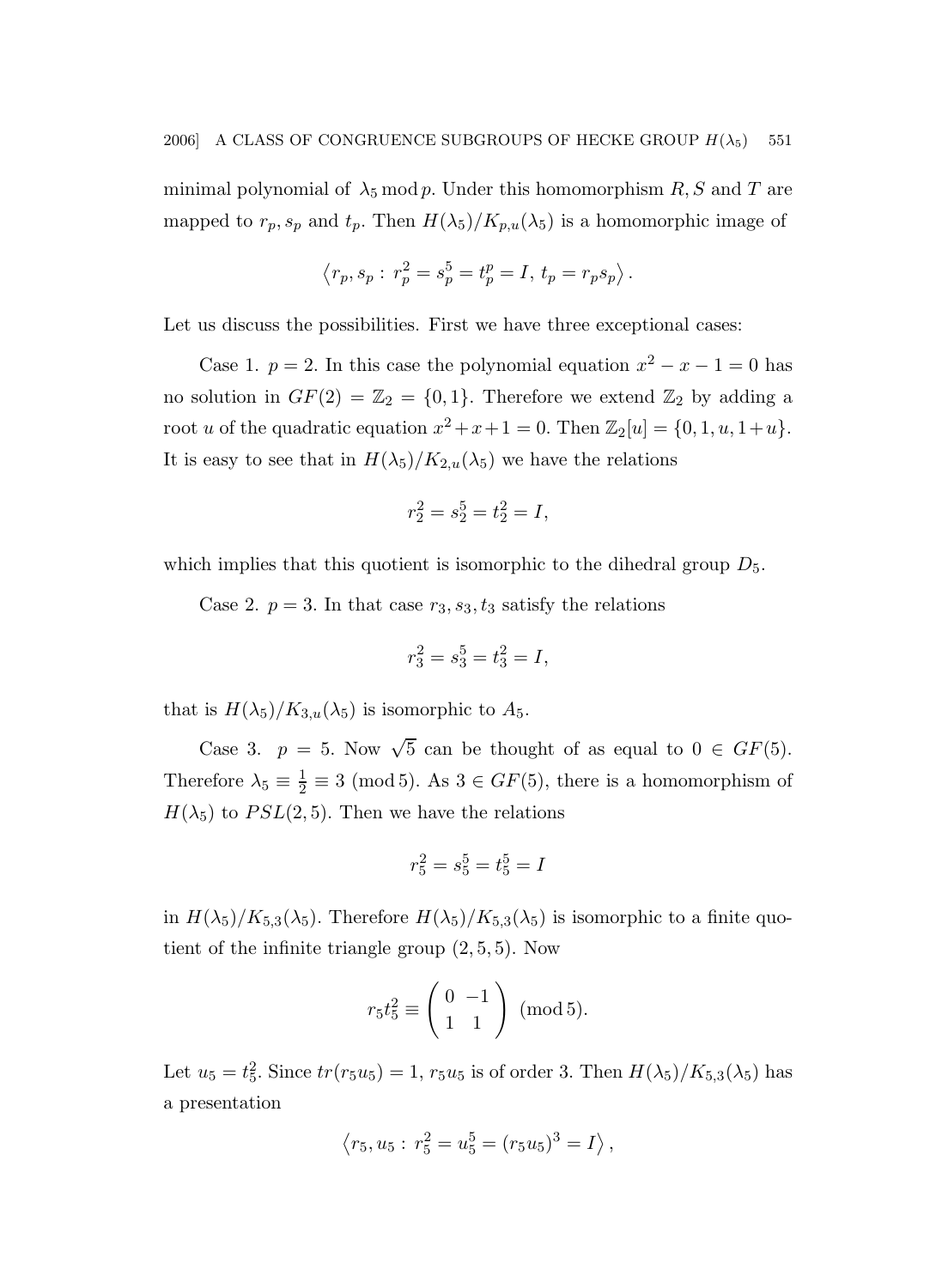that is  $H(\lambda_5)/K_{5,3}(\lambda_5)$  is a  $(2,3,5)$ -group, i.e. it is isomorphic to the alternating group  $A_5$ .

## 2. General Case And Macbeath's Results

From now on we let  $p \ge 7$  be a prime. Then we have two cases according to  $p \equiv \pm 1 \pmod{10}$  or not. To obtain the quotients of  $H(\lambda_5)$  with the congruence subgroups  $K_{p,u}(\lambda_5)$ , we first recall some results of Macbeath [4].

Let  $k = GF(p^n)$ - a field with  $p^n$  elements and  $k_1$  be its unique quadratic extension. Let  $G_0 = SL(2, k)$  and  $G = PSL(2, k)$  so that  $G \approx G_0 / \{\pm I\}$ . We shall also consider the subgroup  $G_1$  of  $SL(2, k_1)$  consisting of the matrices of the form  $\begin{pmatrix} a & b \\ ba & c \end{pmatrix}$  $b^q$   $a^q$  $\setminus$ where  $a, b \in k_1$  and  $a^{q+1} - b^{q+1} = 1$ . Macbeath classifies the  $G_0$ -triples  $(A, B, C), C = (AB)^{-1}$ , of elements of  $G_0$  finding out what kind of subgroup they generate. The ordered triple of the traces of the elements of the  $G_0$  triple  $(A, B, C)$  will be a k-triple  $(\alpha, \beta, \gamma)$ . Also to each  $G_0$ -triple  $(A, B, C)$  there is an associated N-triple  $(l, m, n)$ , where  $l, m, n$  are the orders of  $A, B$  and  $C$  in  $G$ .

Macbeath first considers the  $G_0$ -triples and then using the natural homomorphism  $\phi: G_0 \to G$  passes to the G-triples in the following way:

If H is a subgroup generated by  $\phi(A), \phi(B)$  and  $\phi(C)$ , we shall say, by slight abuse of language, that H is the subgroup generated by the  $G_0$ -triple  $(A, B, C).$ 

In the  $H(\sqrt{m})$  case, we have  $A = r_p$ ,  $B = s_p$  and  $C = t_p$ , where  $r_p$ ,  $s_p$ and  $t_p$  denote the images of  $R, S$  and  $T$ , respectively, under the homomorphism  $\varphi_p^*$  reducing all elements of  $H(\sqrt{m})$  modulo p. Hence the corresponding k-triple is  $(0, u, 2)$ , where u is a root of the minimal polynomial  $P(\sqrt{m})$ in  $GF(p)$  or in a suitable extension field. Also the corresponding N-triple is  $(2, q, n)$ , where *n* is the level (i.e. the least positive integer so that  $T^n$ belongs to the subgroup) of normal subgroup.

Macbeath obtained three kinds of subgroups of  $G$ : affine, exceptional and projective groups. We now consider them in connection with  $H(\sqrt{m})$ .

Let  $p > 2$ . A k-triple  $(\alpha, \beta, \gamma)$  is called *singular* if the quadratic form

$$
\mathbb{Q}_{\alpha,\beta,\gamma}(\xi,\eta,\zeta) = \xi^2 + \eta^2 + \zeta^2 + \alpha\eta\zeta + \beta\xi\zeta + \gamma\xi\eta
$$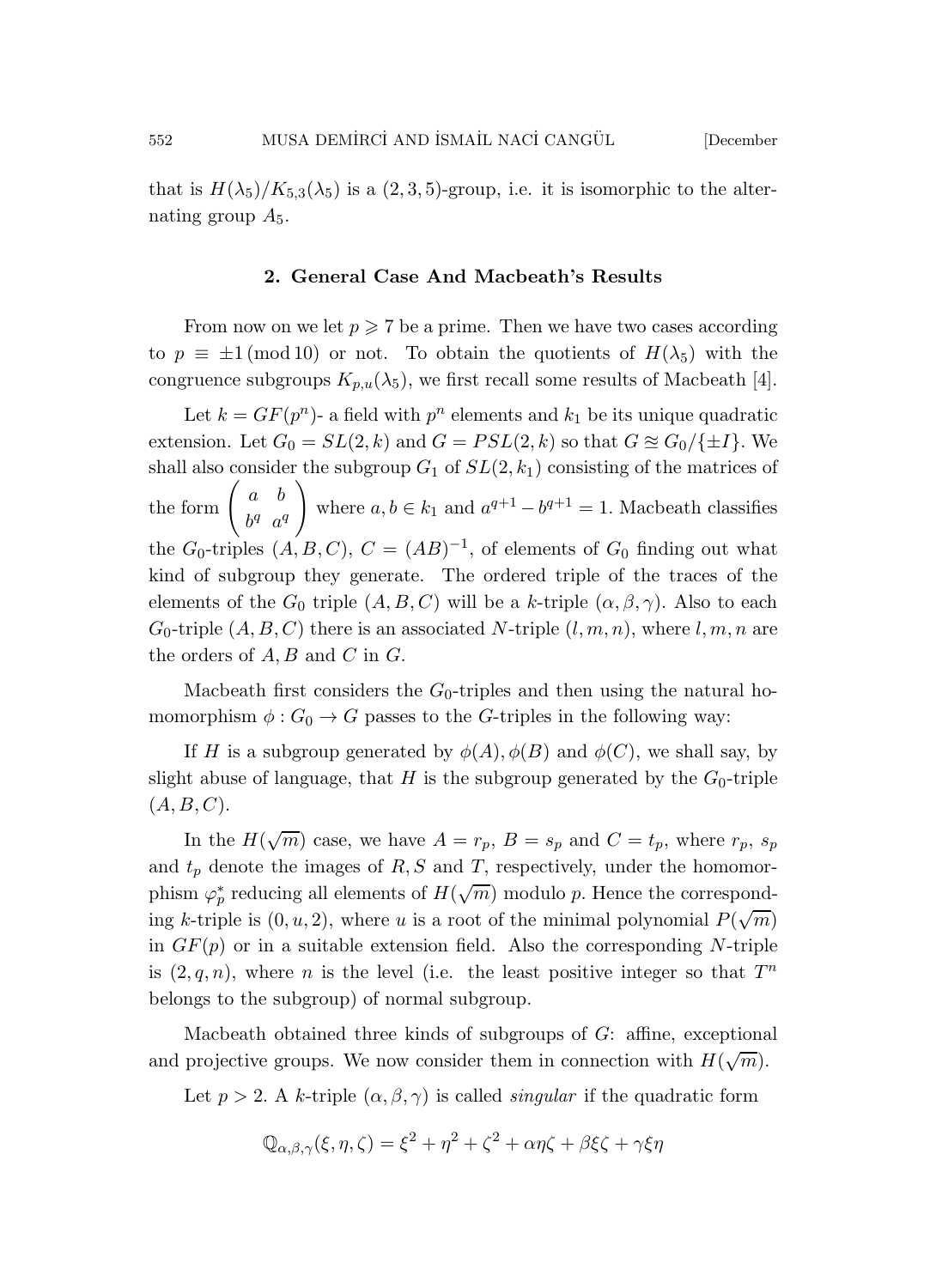is singular, i.e. if

$$
\begin{vmatrix} 1 & \gamma/2 & \beta/2 \\ \gamma/2 & 1 & \alpha/2 \\ \beta/2 & \alpha/2 & 1 \end{vmatrix} = 0.
$$

Now consider the set of matrices of the form  $\begin{pmatrix} a & b \\ 0 & -a \end{pmatrix}$  $0 \, a^{-1}$  $\setminus$ . They form a subgroup  $G_0$ . By mapping it to G with the natural homomorphism  $\phi$  we obtain a subgroup  $A_1$  of G. Now consider the set of matrices  $\begin{pmatrix} t & 0 \\ 0 & t \end{pmatrix}$  $0 \t t^q$  $\setminus$ ,  $t \in k_1$ ,  $t^{q+1} = 1$  in  $G_1$ , where  $k_1$  is a unique quadratic extension of k. This is conjugate to a subgroup  $SL(2, k_1)$ . It is mapped, firstly by the isomorphism from  $G_1$  to  $G_0$ , and then by the natural homomorphism  $\phi$  from  $G_0$  to  $G$ , to a subgroup  $A_2$  of G. Any subgroup of a group conjugate, in G, to either  $A_1$ or  $A_2$  will be called an *affine subgroup* of  $G$ .

A G<sub>0</sub>-triple is called *singular* if the associated k–triple  $(\alpha, \beta, \gamma)$  is singular. Any group associated with a singular  $G_0$ -triple is an *affine group*.

We now restrict ourselves to the case  $k = GF(p)$ , p prime.

For  $H(\sqrt{m})$ , the above determinant is equal to  $-\frac{m}{4}$  $\frac{m}{4}$  and therefore vanishes only when  $m \equiv 0 \pmod{p}$ . Therefore, it only vanishes when  $p = m$ .

The triples  $(2, 2, n)$ ,  $n \in \mathbb{N}$ ,  $(2, 3, 3)$ ,  $(2, 3, 4)$ ,  $(2, 3, 5)$  and  $(2, 5, 5)$  as  $(2, 3, 5)$  is a homomorphic image of  $(2, 5, 5)$ , which are the associated Ntriples of the finite triangle groups, are called the exceptional triples. The exceptional groups are those which are isomorphic images of the finite triangle groups. Therefore for  $H(\sqrt{m})$ , the only exceptional triples are obtained for  $p = 2$  and 3.

The final class of the subgroups of  $G$  is the class of the projective subgroups. It is known that there are two kinds of them:  $PSL(2, k_s)$  and  $PGL(2, k_s)$ , where  $k_s < k$ , the latter containing the former with index two, except for  $p = 2$  where two groups are equal. The groups  $PSL(2, k_s)$  for all subfields of k, and whenever possible, the groups  $PGL(2, k_s)$ , together with their conjugates in  $PGL(2,k)$  will be called *projective subgroups* of G.

Dickson,  $[4]$ , proved that every subgroup of G is either affine, exceptional or projective. Therefore the remaining thing to do is to determine which one of these three kinds of subgroups is generated by the  $G_0$ -triple  $(r_p, s_p, t_p)$ .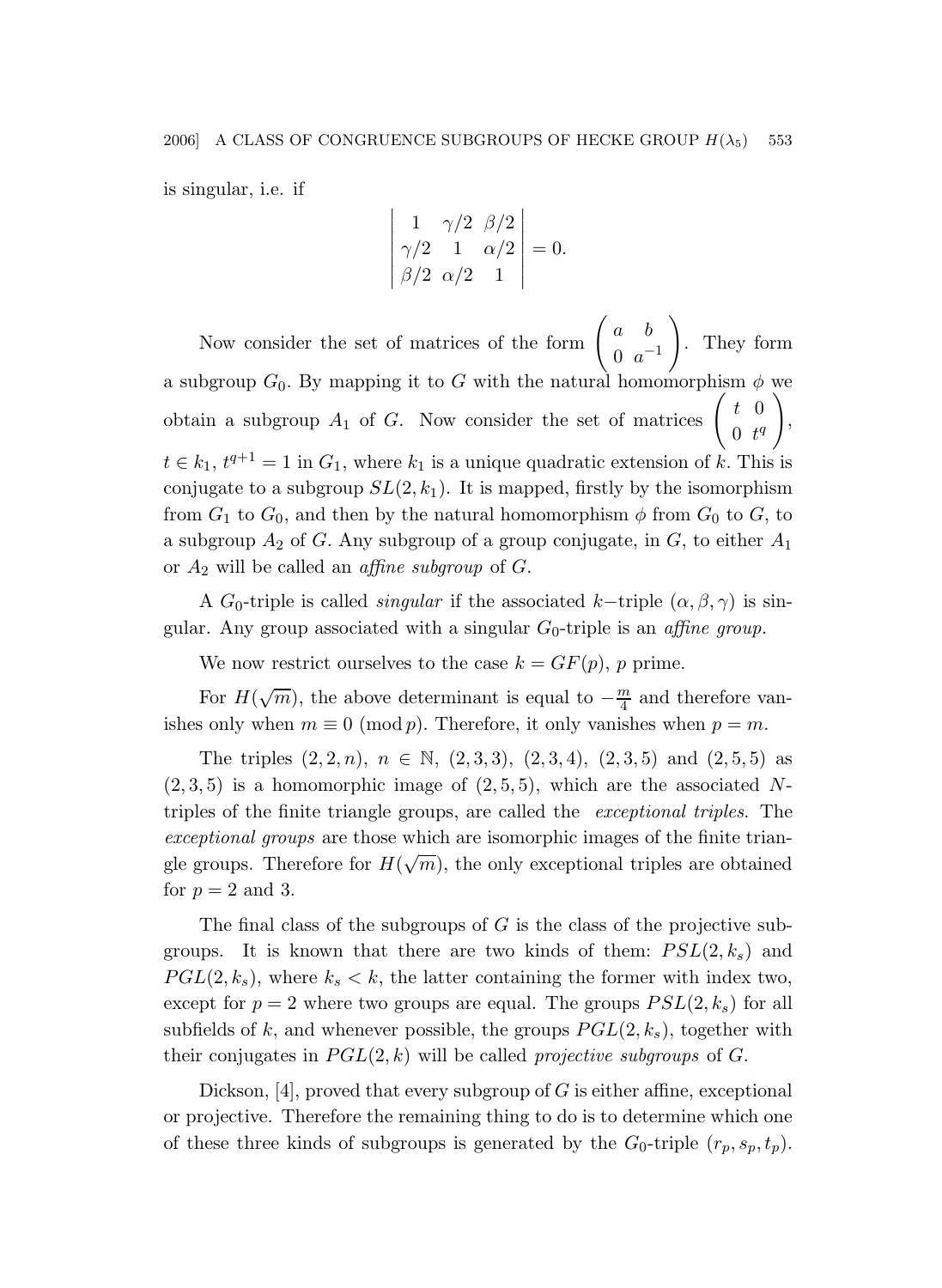We shall see that in most cases it is a projective group, and our problem will be to determine this subgroup. In doing this, we shall make use of the following results of Macbeath.

**Theorem 2.1.** A  $G_0$ -triple which is neither singular nor exceptional generates a projective subgroup of G.

**Theorem 2.2.** If a  $G_0$ -triple generates a projective subgroup of  $G$ , then it generates either a subgroup isomorphic to  $PSL(2, \kappa)$  or a subgroup isomorphic to  $PGL(2, \kappa_0)$ , where  $\kappa$  is the smallest subfield of k containing  $\alpha$ ,  $\beta$  and  $\gamma$ , and  $\kappa_0$  is a subfield, if any, of which,  $\kappa$  is a quadratic extension.

There are some k-triples which are neither exceptional nor singular. These are called *irregular* by Macbeath, i.e. a  $k$ -triple is called irregular if the subfield generated by its elements, say  $\kappa$ , is a quadratic extension of another subfield  $\kappa_0$ , and if one of the elements of the triple lies in  $\kappa_0$  while the others are both square roots in  $\kappa$  of non-squares in  $\kappa_0$ , or zero. Then we have

**Theorem 2.3.** A  $G_0$ -triple which is neither singular, exceptional nor irregular generates in G a projective group isomorphic to  $PSL(2, \kappa)$ , where  $\kappa$  is the subfield generated by the traces of its matrices.

We now consider the last two cases in the light of Macbeath's results:

Case 4. If 5 is a square mod p, i.e.  $\left(5\right)$ p  $\setminus$  $= 1$ , i.e. if  $p \equiv \pm 1 \pmod{10}$ , then  $\sqrt{5}$  can be considered in  $GF(p)$ . In fact as the minimal polynomial of  $\lambda_5$ is quadratic, there are two values u and v of  $\lambda_5 \mod p$ . Hence the elements  $r_p, s_p$  and  $t_p$  would belong to  $PSL(2, p)$ . Then we have two homomorphisms:

$$
\theta_i: H(\lambda_5) \to PSL(2, p), i = 1, 2
$$

induced by  $\lambda_5 \to u$  and  $\lambda_5 \to v$ . Since  $(r_p, s_p, t_p)$  is neither exceptional nor singular, by Theorem 2.2., it generates  $PSL(2, p)$ . Therefore  $H(\lambda_5)$  has two normal congruence subgroups  $K_{p,u}(\lambda_5)$  and  $K_{p,v}(\lambda_5)$  for  $p \equiv \pm 1 \pmod{10}$ .

**Example 2.1.** Let  $p = 11$ . Then there are two candidates for  $\lambda_5$ , 4 and 8 as  $\lambda_5 = \frac{1+\sqrt{5}}{2} \equiv$  $\frac{1+\sqrt{49}}{2}$  = 4 and  $\lambda_5 = \frac{1+\sqrt{5}}{2}$   $\equiv$  $\frac{1+\sqrt{225}}{2} = 8$  in mod 11. Now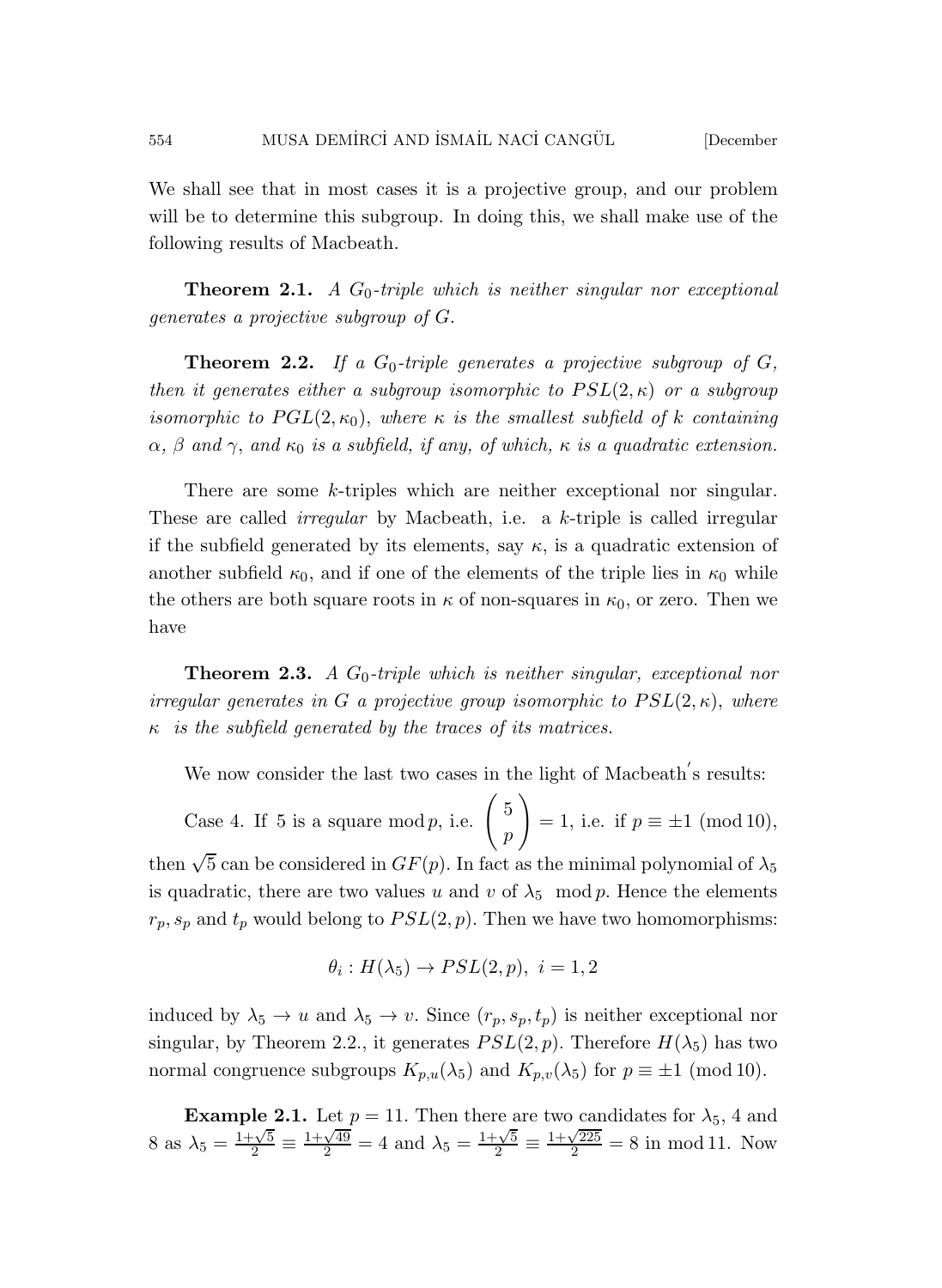consider  $ST^6$ . For  $\lambda_5 \to 4$ ,  $ST^6$  is of order 6 and for  $\lambda_5 \to 8$ , it is of order 3. Therefore there are two different kernels  $K_{11,4}(\lambda_5)$  and  $K_{11,8}(\lambda_5)$ .

Case 5. Finally let  $p \equiv \pm 3 \pmod{10}$  and  $p \neq 3$ . That is, p is such that 5 is not a square mod p. In this case  $\sqrt{5}$  can not be considered as an element of  $GF(p)$ . Hence we extend it to  $GF(p^2)$  as the degree of the minimal polynomial is 2. Then  $\sqrt{5}$  can be considered in  $GF(p^2)$  and then we have a homomorphism

$$
\theta': H(\lambda_5) \to PSL(2, p^2).
$$

since  $p \geq 7$ , the  $G_0$ -triple  $(r_p, s_p, t_p)$  is neither exceptional nor singular. Hence by Theorem 2.1., it generates a projective subgroup of  $PSL(2, p^2)$ . By Theorem 2.2., it is either  $PSL(2, p^2)$  or  $PGL(2, p)$ . In this case we must consider the irregularity of the corresponding k-triple which is  $(0, u, 2)$ , where  $\lambda_5 \equiv u$  in  $GF(p^2)$ . Therefore Theorem 2.3. implies that

$$
H(\lambda_5)/K_{p,u}(\lambda_5) \cong PSL(2,p^2).
$$

As a result of the five cases investigated above, we have the following:

**Theorem 2.4.** The quotient groups of the Hecke group  $H(\lambda_5)$  by its principal congruence subgroups  $K_{p,u}(\lambda_5)$  are as follows:

$$
H(\lambda_5)/K_{p,u}(\lambda_5) \approx \begin{cases} PSL(2,p) & \text{if } p \equiv \pm 1 \pmod{10}, \\ PSL(2,p^2) & \text{if } p \equiv \pm 3 \pmod{10} \text{ and } p \neq 3, \\ D_5 & \text{if } p = 2, \\ A_5 & \text{if } p = 3, 5. \end{cases}
$$

# 3. Abstract Group Structure of Congruence Subgroups  $K_{p,u}(\lambda_5)$

Now we want to determine the group theoretical structure of these kernels. As we have the relations

$$
r_p^2=s_p^5={\cal I}
$$

in  $H(\lambda_5)/K_{p,u}(\lambda_5)$ , all these groups are free. Also  $t_p^p = I$  implies that  $K_{p,u}(\lambda_5)$  is of level p. Now by the permutation method [6] and Riemann-Hurwitz formula, we obtain the following result.